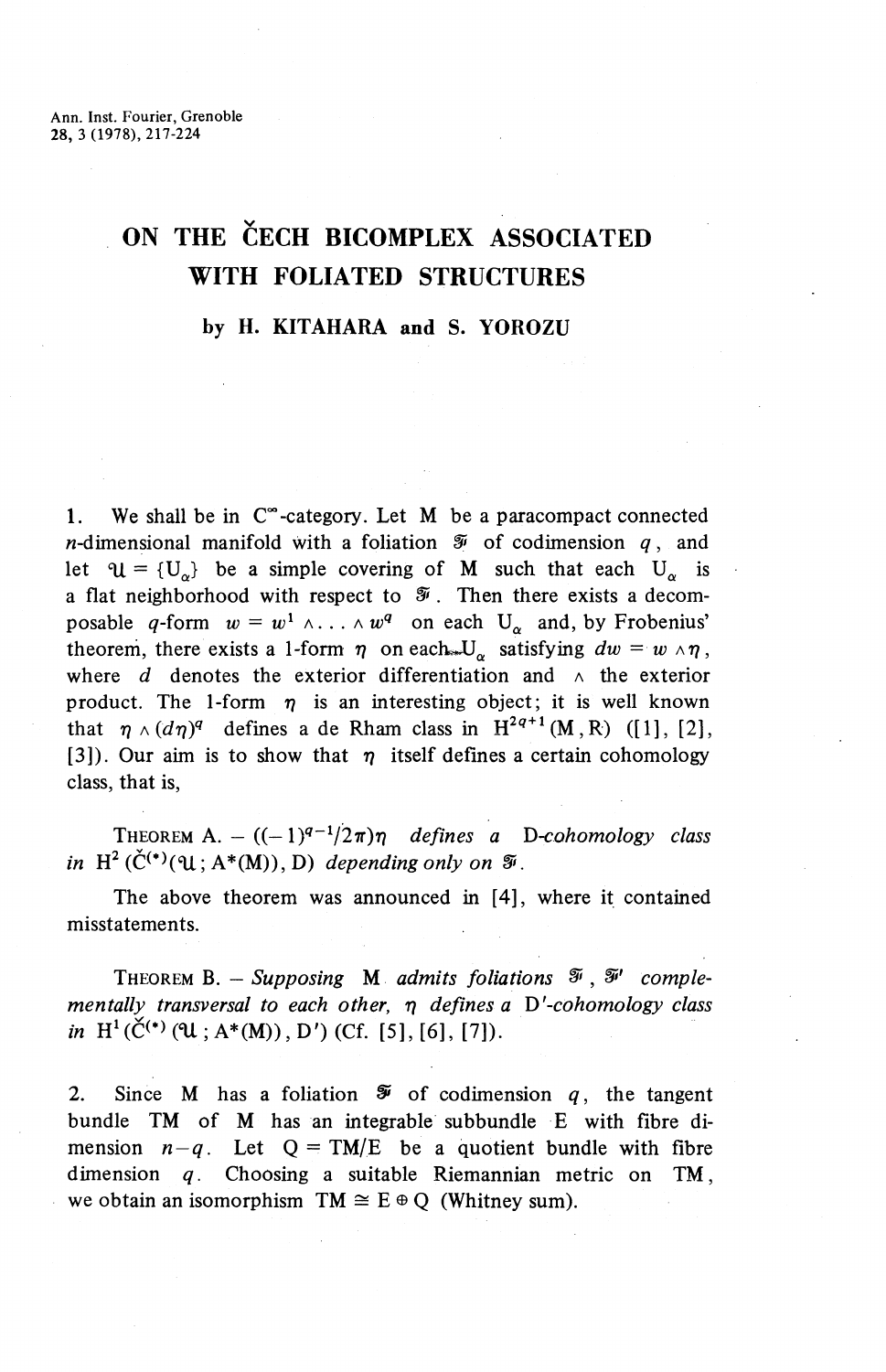Then

$$
d\overline{w}^i = \sum_j dt_j^i \wedge w^j + \sum_j t_j^i dw^j
$$
  
= 
$$
\sum_j \left(dt_j^i - \sum_k t_k^i \varphi_j^k\right) \wedge w^j,
$$

and on the other hand

$$
d\overline{w}^i = \sum_k \overline{w}^k \wedge \overline{\varphi}^i_k
$$
  
= 
$$
\sum_j \left( - \sum_k t^k_j \overline{\varphi}^i_k \right) \wedge w^j.
$$

Thus

$$
-\sum_{k} t_{j}^{k} \overline{\varphi}_{k}^{i} = dt_{j}^{i} - \sum_{k} t_{k}^{i} \varphi_{j}^{k} + \sum_{k} f_{jk}^{i} w^{k}
$$

where  $f_{jk}^i$  are functions on  $U_{\alpha_0} \cap U_{\alpha_1}$ .

Let 
$$
\begin{pmatrix} s_i^i & 0 \\ 0 & s_b^a \end{pmatrix}
$$
 denote the inverse matrix of  $\begin{pmatrix} t_i^i & 0 \\ 0 & t_b^a \end{pmatrix}$ .

Then

$$
\sum_{j,k} s_i^j t_j^k \overline{\varphi}_k^i = -\sum_j s_i^j dt_j^i + \sum_{j,k} s_i^j t_k^i \varphi_j^k - \sum_{j,k} s_i^j f_{jk}^i w^k
$$
  
obtain  

$$
\sum_i \overline{\varphi}_i^i = -\sum_{i,j} s_i^j dt_j^i + \sum_i \varphi_i^i - \sum_{i,j,k} s_i^j f_{jk}^i w^k.
$$

and we obtain

$$
\sum_{i} \overline{\varphi}_{i}^{i} = -\sum_{i,j} s_{i}^{j} dt_{j}^{i} + \sum_{i} \varphi_{i}^{i} - \sum_{i,j,k} s_{i}^{j} f_{jk}^{i} w^{k}
$$

From (4),  $dt_j^i = \sum t_{jk}^i w^k$ .. Thus, by (3), we obtain  $\sum \overline{\varphi}_i^i = \sum \varphi_i^i$  $\frac{N}{k}$   $\frac{N}{i}$   $\frac{N}{i}$   $\frac{N}{i}$   $\frac{N}{i}$   $\frac{N}{i}$   $\frac{N}{i}$   $\frac{N}{i}$ Therefore we obtain  $\overline{\eta} = \eta$  on  $U_{\alpha_0} \cap U_{\alpha_1}$  and  $\eta \in \check{C}^{0,1}$  (  $\mathfrak{U}; A^*(M)$ ). Q.E.D.

THEOREM B. — *Supposing* M *admits foliations* ^,^' *complementally transversal to each other,* 17 *defines a D'-cohomology class in*  $\mathbb{H}^1$  ( $\check{C}^{(*)}$  (U ; A\*(M)), D') where  $\eta$  is defined by  $\mathcal{F}$ .

218 How the contract of the contract of the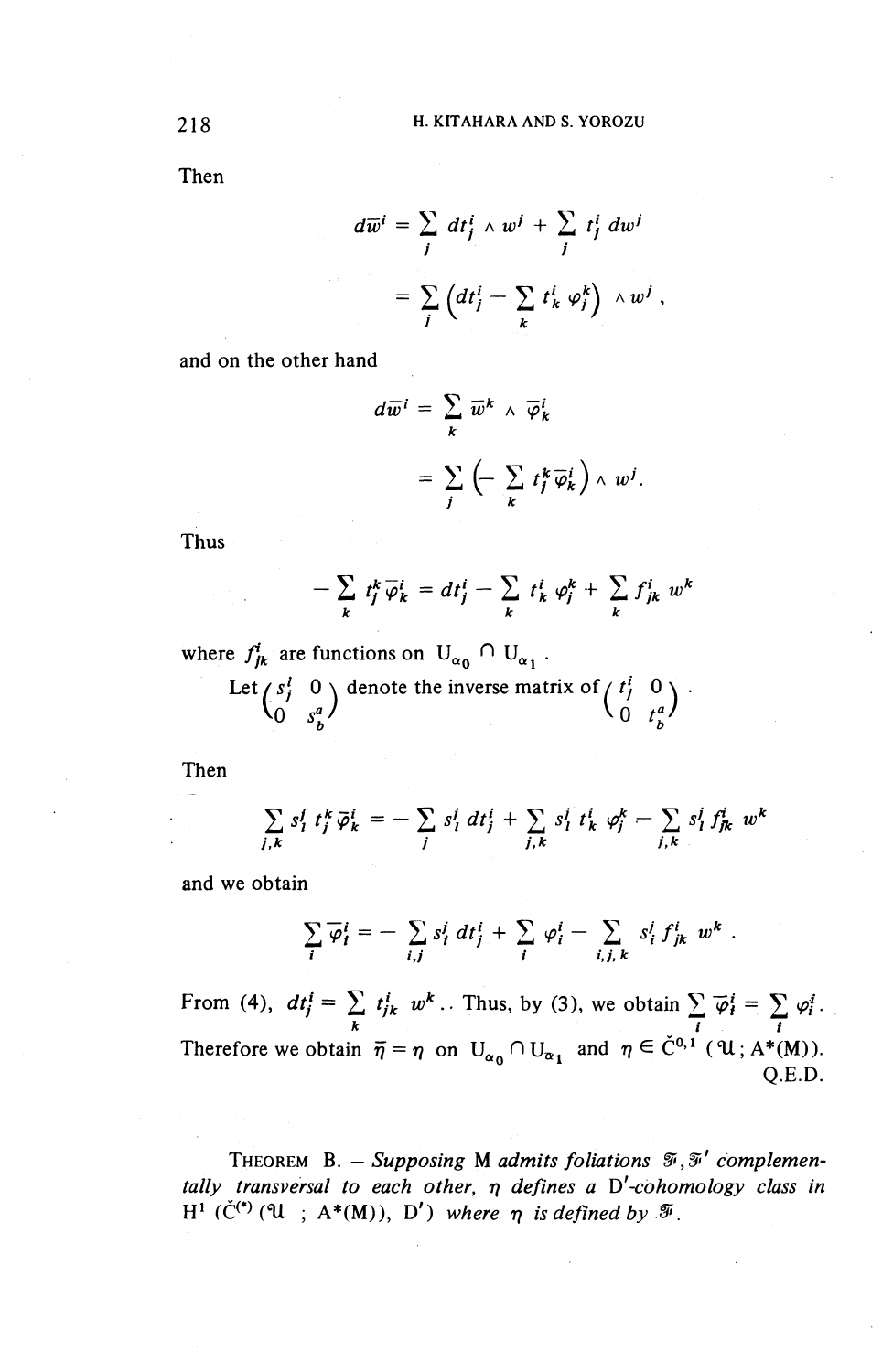We may suppose that  $\mathcal{U} = \{U_{\alpha}\}\$ is a simple covering such that each  $U_{\alpha}$  is a locally trivial neighborhood of the bundle  $Q \rightarrow M$ .

Let  $\nabla^{\alpha}$  denote a local connection on  $Q|_{U_{\alpha}}$ , and let  $\omega_{\alpha}$ (resp.  $\Omega_{\alpha}$ ) denote a connection form (resp. a curvature form) of  $\nabla^{\alpha}$  on  $\mathbf{U}_{\alpha}$ . Let  $\Delta^{p}$  be a canonical p-simplex in  $\mathbb{R}^{p+1}$  (with coordinates  $(t_0, t_1, \ldots, t_p)$ ). We define a connection form  $\omega_{\alpha_0 \ldots \alpha_n}$ on  $U_{\alpha_0...\alpha_n} \times \Delta^p$  ( $U_{\alpha_0...\alpha_n} = U_{\alpha_0} \cap U_{\alpha_1} \cap ... \cap U_{\alpha_n}$ ) by

$$
\omega_{\alpha_0...\alpha_p} = t_0 \omega_{\alpha_0} + \ldots + t_p \omega_{\alpha_p}
$$
  
=  $(1 - t_1 - \ldots - t_p) \omega_{\alpha_0} + t_1 \omega_{\alpha_1} + \ldots + t_p \omega_{\alpha_p}$ 

and let  $\Omega_{\alpha_0 \ldots \alpha_n}$  denote a corresponding curvature form on  $U_{\alpha_0...\alpha_n}\times \Delta^p$ .

For the set  $A^{k}(U_{\alpha_0... \alpha_p} \times \Delta^p)$  of all k-forms on  $U_{\alpha_0...\alpha_p} \times \Delta^p$ ,  $f: A^{k}(U_{\alpha_{0}...\alpha_{p}} \times \Delta^{p}) \longrightarrow A^{k-p}(U_{\alpha_{0}...\alpha_{p}})$  denotes the integration along the fibre. Then we obtain Stokes' theorem

$$
\int_{\Delta^P} \int \circ d = (-1)^P \ d \circ \int_{\Delta^P} \int + \int_{\partial \Delta^P} \int \circ j^*
$$

where  $j: U_{\alpha_0 \ldots \alpha_n} \times \partial \Delta^p \longrightarrow U_{\alpha_0 \ldots \alpha_n} \times \Delta^p$  denotes the inclusion. We consider Cech bicomplex  $\check{C}^{(*)}(U;A^*(M))$  : Let  $\check{C}^{p,q} = \prod_{\alpha_0 \cdots \alpha_p} A^q(U_{\alpha_0 \cdots \alpha_p})$ , and let  $D'$ :  $\check{C}^{p,q} \longrightarrow \check{C}^{p+1,q}$  denote the ordinary simplicial differential and  $D'' = (-1)^p d: \check{C}^{p,q} \longrightarrow \check{C}^{p,q+1}$ the de Rham differential. A multiplication-;  $\check{\mathbf{C}}^{p,q} \otimes \check{\mathbf{C}}^{p',q'} \longrightarrow \check{\mathbf{C}}^{p+p',q+q'}$ is defined by.

 $(\Phi \cdot \Phi')_{\alpha_0...\alpha_{p+q}} = (-1)^{qp'} \Phi_{\alpha_0...\alpha_p}|_{U_{\alpha_0...\alpha_{p+q}}} \wedge \Phi'_{\alpha_p...\alpha_{p+q}}|_{U_{\alpha_0...\alpha_{p+q}}}.$ For  $\check{C}^{(k)}(\mathfrak{U};A^*(M)) = \sum_{k=0}^{\infty} \check{C}^{p,q}$  and  $D = D' + D''$ :  $\check{C}^{(k)} \longrightarrow \check{C}^{(k+1)}$ , we obtain a graded algebra  $(\check{C}^{(*)}(\mathfrak{U}; A^*(M)), D, \cdot)$ .

Let  $I^*(gl_a)$  denote a graded algebra of invariant polynomials on a Lie algebra  $\mathfrak{gl}_a$ . A caracteristic homomorphism

$$
\gamma: I^*(\mathfrak{gl}_q) \longrightarrow C^{(*)}(\mathfrak{A}; A^*(M))
$$

is defined by

$$
\gamma \varphi = \sum_{p} (\gamma \varphi)^{p, 2k - p} \qquad \varphi \in I^{k}(\mathfrak{gl}_{q})
$$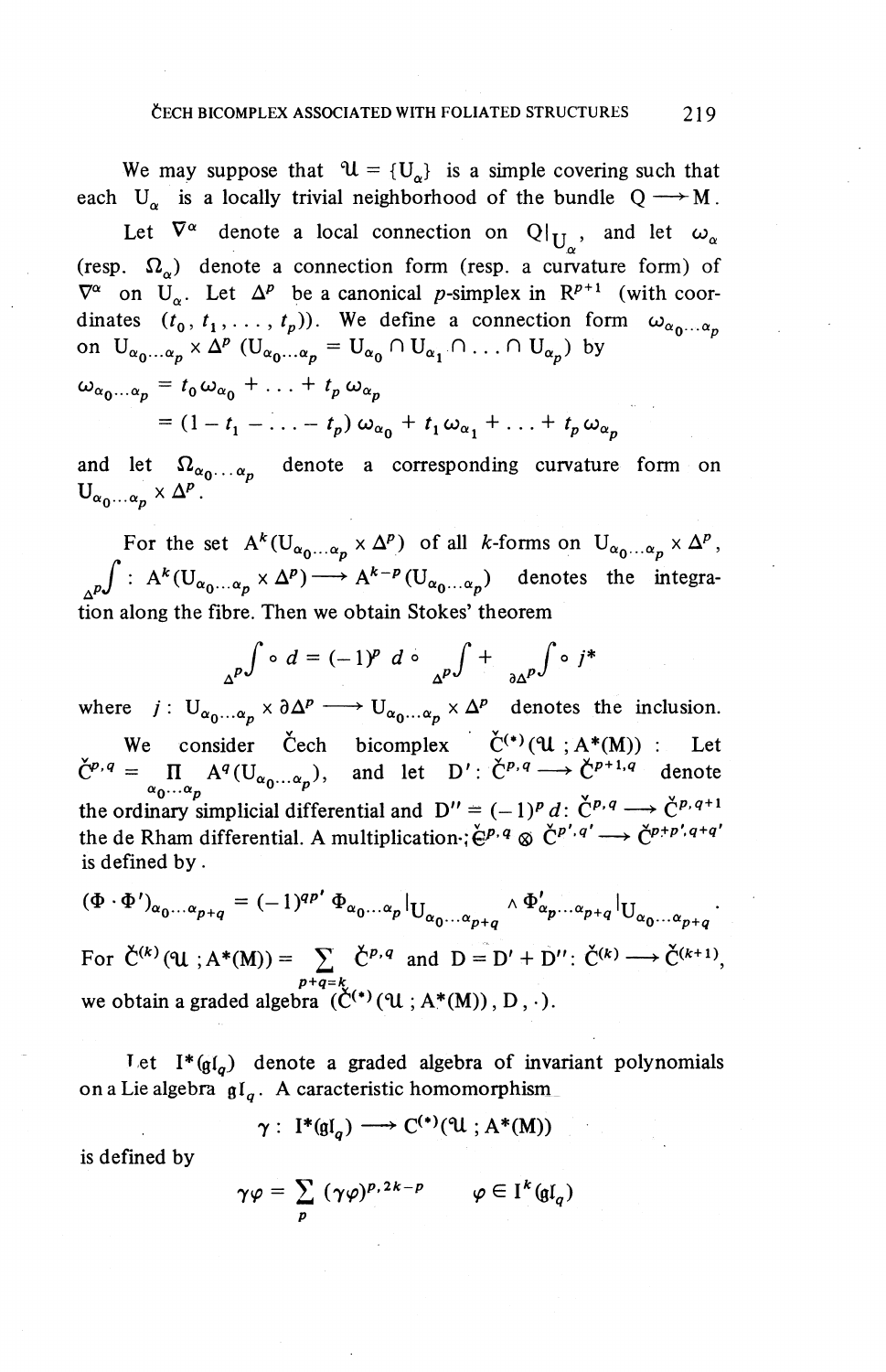where

$$
(\gamma \varphi)_{\alpha_0 \cdots \alpha_p}^{p, 2k-p} = {\,}_{\Delta^p} \int \varphi(\Omega_{\alpha_0 \cdots \alpha_p}, \ldots, \Omega_{\alpha_0 \cdots \alpha_p}).
$$

Then we obtain,

LEMMA 1 (Cf. [8]). – For 
$$
\varphi \in I^k(\mathfrak{gl}_q)
$$
,  
\n
$$
(-1)^{[p(p-1)]/2} \frac{(k-p)!}{k!} (\gamma \varphi)_{\alpha_0 \dots \alpha_p}^{p, 2k-p}
$$
\n
$$
= \begin{cases} \frac{\alpha^{p}}{\sigma} \int dt_1 \wedge \dots \wedge dt_p \wedge \varphi(\omega_{\alpha_1} - \omega_{\alpha_0}, \omega_{\alpha_2} - \omega_{\alpha_0}, \dots, \omega_{\alpha_p} - \omega_{\alpha_0}, \Gamma_{\alpha_0 \dots \alpha_p}^{k-p} \end{cases}
$$
\nwhere  $\Gamma_{\alpha_0 \dots \alpha_p} = \Omega_{\alpha_0 \dots \alpha_p} - \sum_{i} dt_i \wedge (\omega_{\alpha_i} - \omega_{\alpha_0})$ .

*Remark. –*  $\gamma$  *induces the Chern-Weil homomorphism*  $\gamma^*: I^*(\mathfrak{gl}_a)\longrightarrow H^*(\check{C}^{(*)},D)\stackrel{\cong}{\longleftarrow}H^*(M).$ 

The following lemma is easily proved.

**LEMMA 2.** – Let w  $w^1, \ldots, w^q$  be 1-forms on  $U^o$  such that  $w^1 \wedge \ldots \wedge w^q \neq 0$  on  $U_\alpha$ . Put  $w = w^1 \wedge \ldots \wedge w^q$ . Then (i) and (ii) *are equivalent:*

- (i) There exists a  $(q, q)$ -matrix  $(\varphi_i^i)$  of 1-forms on  $U_\alpha$  such that  $dw^i = \sum w^j \wedge \varphi_i^i$ .
- (ii) There exists a 1-form  $\eta$  on  $U_{\alpha}$  such that  $dw = w \wedge \eta$ .

*Remark.* - The existance of the matrix  $(\varphi_i^i)$  doesn't depend on choice of q 1-forms  $w^1, \ldots, w^q$  on  $U_\alpha$ .

*Remark. —* In the proof of this lemma, we obtain

$$
\eta = (-1)^{q-1} \sum_{i} \varphi_i^i. \qquad (1)
$$

Let  $\Gamma(\cdot)$  denote the space of all sections of bundle. The Bott connection  $\tilde{\nabla}$ :  $\Gamma(E) \times \Gamma(Q) \longrightarrow \Gamma(Q)$  is defined by

$$
\widetilde{\nabla}_X Z = \pi_*([X, \widetilde{Z}]) \qquad X \in \Gamma(E), Z \in \Gamma(Q)
$$

where  $\widetilde{Z} \in \Gamma(TM)$  such that  $\pi_*(\widetilde{Z}) = Z$  and  $\pi : TM \longrightarrow Q$ . Let

220<sup>H</sup>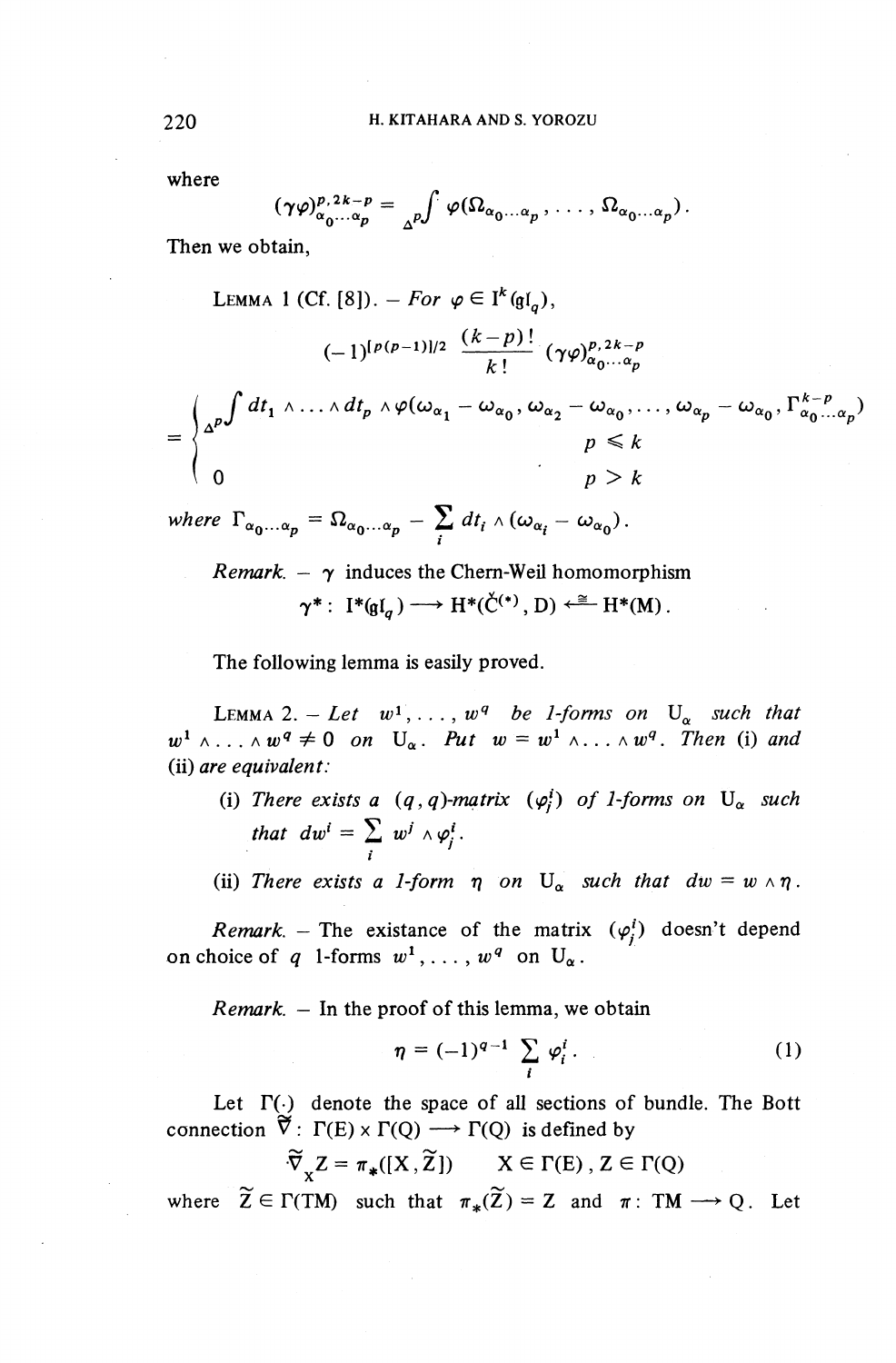$\{e_i, e_a\}$   $(1 \le i \le q, q + 1 \le a \le n)$  be a local basis dual to  $\{w^i, w^a\}$ on  $U_\alpha$  satisfying  $e_i \in \Gamma(Q|_{U_\alpha})$  and  $e_a \in \Gamma(E|_{U_\alpha})$  with respect to the isomorphism  $TM \cong E \oplus Q$ . Hereafter, we suppose that the indices run the following ranges :  $1 \leq i, j, k, \ldots \leq q, q + 1 \leq a, b, \ldots \leq n$ . Fun the following ranges  $X = \{x, y, \kappa\}$ <br>We define a connection  $\nabla^{\alpha}$  on U<sub>n</sub> by

$$
\nabla_{\mathbf{X}}^{\alpha} \mathbf{Z} = \widetilde{\nabla}_{\mathbf{X}_{\mathbf{E}}} \mathbf{Z} + \sum_{i} \mathbf{X}_{\mathbf{Q}}(\mathbf{Z}^{i}) e_{i} + \sum_{i,k} \mathbf{Z}^{i} \varphi_{i}^{k}(\mathbf{X}_{\mathbf{Q}}) e_{k}
$$
(2)

where  $X = X_F + X_O \in \Gamma(E|_H) \oplus \Gamma(Q|_H)$  and  $Z = \sum Z^i e_i \in \Gamma(Q|_H)$ . / We put  $\nabla^{\alpha}_{\mathbf{X}} e_j = \sum_i \omega_{\alpha j}^i(\mathbf{X})e_i$ , that is,  $\omega_{\alpha j}^i$  denotes the connection form of  $\nabla^{\alpha}$  on  $U_{\alpha}$ .

LEMMA 3.  $-\omega_{\alpha i}^i = \varphi_i^i$  on  $U_{\alpha}$ .

*Proof.* – We put  $\widetilde{\nabla}_{X_E} e_j = \sum_i \widetilde{\omega}_j^i(X_E) e_i$ , the  $\omega^i_{\alpha j}(X) = \tilde{\omega}^i_j(X_E) + \varphi^i_j(X_O)$ . Now we obtain  $dw^{i}(e_{a}, e_{j}) = \frac{1}{2} \{e_{a}(w^{i}(e_{j})) - e_{j}(w^{i}(e_{a})) - w^{i}([e_{a}, e_{j}])\}$  $=-\frac{1}{2}\widetilde{\omega}_{j}^{i}\left(e_{a}\right).$ 

On the other hand,

$$
dw^{i}(e_{a}, e_{j}) = \left(\sum_{k} w^{k} \wedge \varphi_{k}^{i} \right) (e_{a}, e_{j})
$$

$$
= -\frac{1}{2} \varphi_{j}^{i} (e_{a}).
$$

Thus we obtain  $\widetilde{\omega}^i_j(X_E) = \varphi^i_j(X_E)$ . Therefore, for any  $\text{X} \in \Gamma(\text{TMI}_{\text{U}_\alpha})\,, \; \omega^i_{\alpha j}(\text{X}) = \varphi^i_j(\text{X}_\text{E}) + \varphi^i_j(\text{X}_\text{Q}) = \varphi^i_j(\text{X})\!. \;\; \text{Q.E.D}.$ 

LEMMA 4.  $-$  *If we consider the connection*  $\nabla^{\alpha}$ <sup>0</sup> *defined b* (2) on  $U^{\circ}$  and a Riemannian connection  $\nabla^{\alpha_1}$  on  $U^{\circ}$ , then, for (2) on  $U_{\alpha_0}$  and a Riemannian connection  $V^{\alpha_1}$  on U<br>  $\varphi_1 \in I^1(\mathfrak{gl}_\alpha)$ ,  $(\gamma \varphi_1)_{\alpha_0 \alpha_1}^{1,1} = ((-\gamma^q)^{q-1}/2\pi) \eta$ .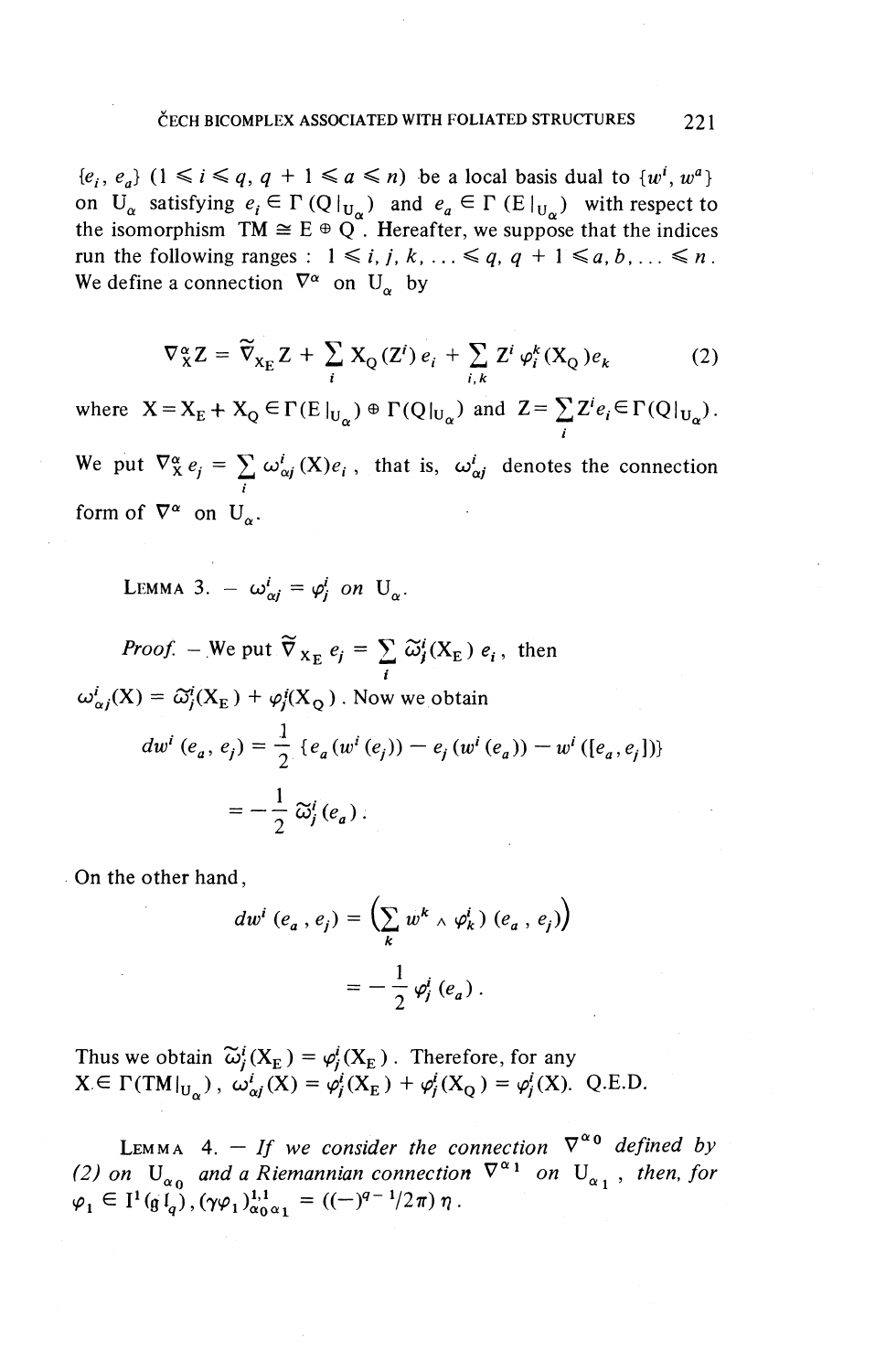*Proof. —* By Lemma 1,

By Lemma 1,  
\n
$$
(\gamma \varphi_1)_{\alpha_0 \alpha_1}^{1,1} = \int_{\Delta^1} dt_1 \wedge \varphi_1(\omega_{\alpha_1} - \omega_{\alpha_0})
$$
\n
$$
= \varphi_1(\omega_{\alpha_1} - \omega_{\alpha_0}).
$$

Since  $\varphi_k \in \mathfrak{l}^k$  (g(g) is defined by  $\det(\lambda I_q - (1/2\pi)X) = \sum \varphi_k(X) \lambda^{q-k}$ ,  $X \in \mathfrak{gl}_q$  and trace  $(\omega_{\alpha_1 j}^i) = 0$ , we obtain  $(\gamma \varphi_1)_{\alpha_0 \alpha_1}^{1,1} = (1/2\pi)$  trace  $(\omega_{\alpha_0})$ . By (1) and Lemma 3,  $(\gamma \varphi_1)_{\alpha_0 \alpha_1}^{1,1} = ((-1)^{q-1}/2\pi) \eta$  . Q.E.D.

From this lemma, we obtain

From this lemma, we do<br>THEOREM A.  $((-1)^{q-1})$  $\int$ <sup>1</sup>/2 $\pi$ ) $\eta$  defines a D-cohomology class in  $H^2(\check{C}^{(*)}(\mathfrak{U}; A^*(M)), D)$  *depending only on*  $\mathfrak{F}$ .

*Proof.* – If  $\gamma \varphi_1 \in \check{C}^{(2)}$  (U ; A\*(M)) is D-closed, then particular object  $(\gamma \varphi_1)_{\alpha_0 \alpha_1}^{1,1}$  is D-closed and, by Lemma 4,

 $((-1)^{q-1}/2\pi)\eta \in \check{C}^{1,1}(\mathfrak{U};A^*(M))$  define a D-cohomology class in  $H^2(\check{C}^{\bullet})$  (u ; A\*(M)), D). Now we prove that  $\gamma \varphi_1$  is D-closed.

$$
(D(\gamma\varphi_1))_{\alpha_0\alpha_1}^{1,2} = (D'(\gamma\varphi_1) + D''(\gamma\varphi_1))_{\alpha_0\alpha_1}^{1,2}
$$
  
=  $(D'(\gamma\varphi_1))_{\alpha_0\alpha_1}^{1,2} + (D''(\gamma\varphi_1))_{\alpha_0\alpha_1}^{1,2}$   
=  $\{(\gamma\varphi_1)_{\alpha_1}^{0,2} - (\gamma\varphi_1)_{\alpha_0}^{0,2}\} + (-1) (d(\gamma\varphi_1))_{\alpha_0\alpha_1}^{1,2}.$ 

From Stokes' theorem,

$$
(-1) d \cdot \int_{\Delta^1} \int \varphi_1 (\Omega_{\alpha_0 \alpha_1}) = \int_{\Delta^1} \varphi_1 (\Omega_{\alpha_0 \alpha_1}) - \int_{\partial \Delta^1} \varphi_1 (\Omega_{\alpha_0 \alpha_1})
$$

and the left side of this is equal to  $(-1)$   $d \cdot (\gamma \varphi_1)_{\alpha_0 \alpha_1}^{1,1}$ , the first term of the right side vanishes and the second term of the right side is equal to  $\varphi_1(\Omega_{\alpha_1})-\varphi_1(\Omega_{\alpha_0})$ . Thus  $d \cdot (\gamma \varphi_1)^{1,1}_{\alpha_0 \alpha_1} = \varphi_1(\Omega_{\alpha_1})-\varphi_1(\Omega_{\alpha_0})$ From this and  $(\gamma \varphi_1)^{0,2} = \varphi_1(\Omega_{\alpha_0})$ . In us  $a \cdot (\gamma \varphi_1)^{0,0}_{\alpha_0 \alpha_1}$ <br>From this and  $(\gamma \varphi_1)^{0,2}_{\alpha_0} = \varphi_1(\Omega_{\alpha_0})$ , we obtain

$$
(D(\gamma \varphi_1))_{\alpha_0 \alpha_1}^{1,2} = {\varphi_1 (\Omega_{\alpha_1}) - \varphi_1 (\Omega_{\alpha_0})}
$$
  
+ (-1) {\varphi\_1 (\Omega\_{\alpha\_1}) - \varphi\_1 (\Omega\_{\alpha\_0})}  
= 0

From  $(\gamma \varphi_1)_{\alpha}^{0,2} = \varphi_1(\Omega_{\alpha_0})$  and  $d \circ \varphi_1(\Omega_{\alpha_0}) = 0$ , we obtain  $(D(\gamma\varphi_1))^{0,3}_{\alpha_0} = (D''(\gamma\varphi_1))^{0,3}_{\alpha_0}$  $= (-1)^{0} (d(\gamma \varphi_{1}))_{\alpha}^{0}$  $= 0$ .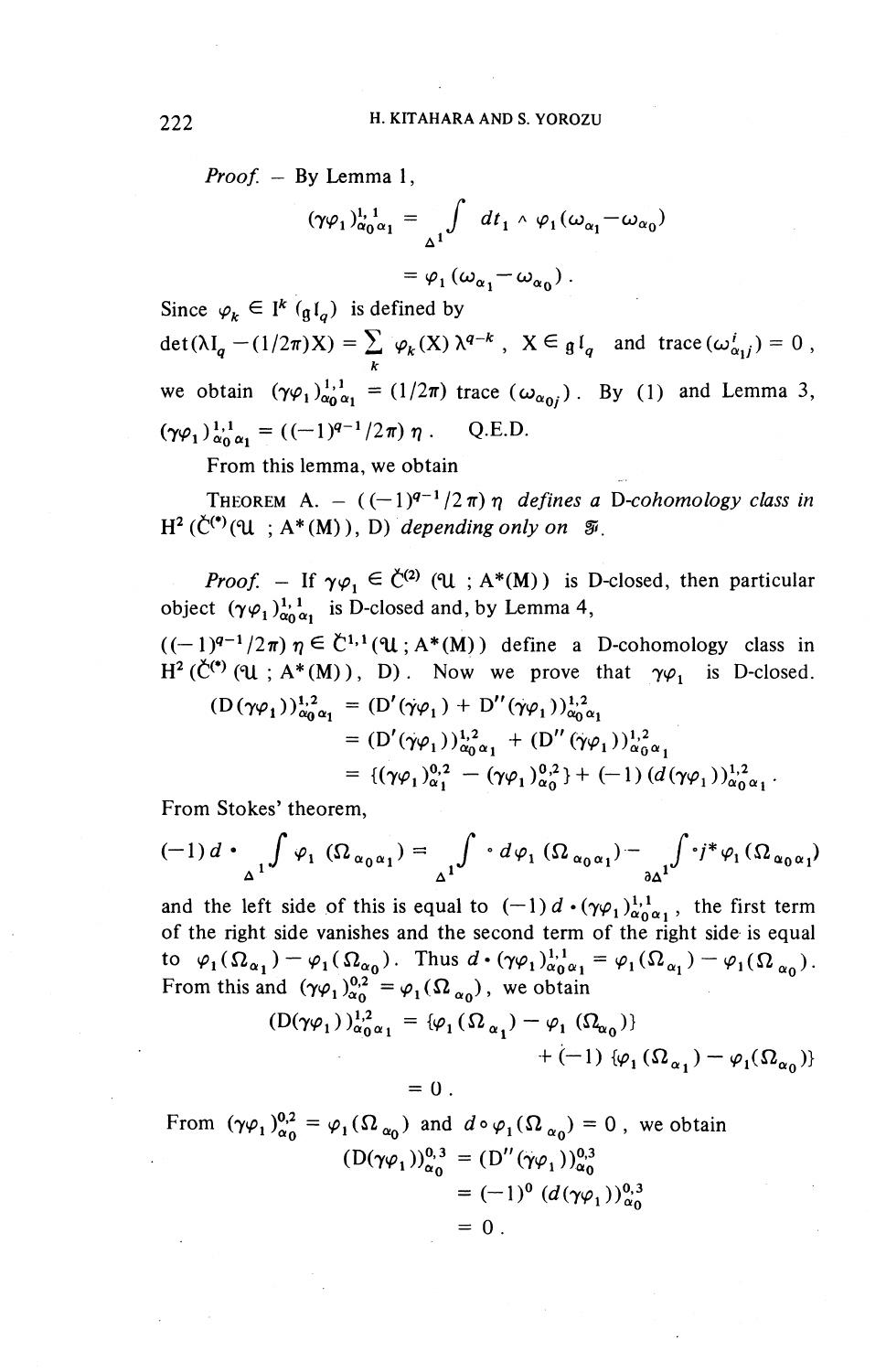Now, from lemma 1,  $(\gamma \varphi_1) \in C^{0,2} + C^{1,1}$ . Thus we obtain

$$
(D(\gamma\varphi_1))_{\alpha_0\alpha_1\alpha_2\alpha_3}^{3,0}=0
$$

and

$$
(D(\gamma\varphi_1))_{\alpha_0\alpha_1\alpha_2}^{2,1} = (D'(\gamma\varphi_1))_{\alpha_0\alpha_1\alpha_2}^{2,1}
$$
  
=  $\varphi_1(\omega_{\alpha_2}) - \varphi_1(\omega_{\alpha_1}) - \varphi_1(\omega_{\alpha_2}) + \varphi_1(\omega_{\alpha_0})$   
+  $\varphi_1(\omega_{\alpha_1}) - \varphi_1(\omega_{\alpha_0})$ 

Therefore we obtain  $D(\gamma \varphi_1) = 0$ . Q.E.D.

 $= 0.$ 

3. For *q* 1-forms  $w^1, ..., w^q$  on  $U_{\alpha} (w^1 \wedge ... \wedge w^q \neq 0)$  we may choose  $n-q$  1-forms  $w^{q+1}, \ldots, w^n$  on  $U_\alpha$  such that

Thus we obtain expressions

$$
w^{1} \wedge ... \wedge w^{q} \wedge w^{q+1} \wedge ... \wedge w^{n} \neq 0 \quad \text{on} \quad \mathbb{U}
$$
  
\nn expressions  
\n
$$
\varphi_{j}^{i} = \sum_{k} \varphi_{jk}^{i} w^{k} + \sum_{a} \varphi_{ja}^{i} w^{a},
$$
  
\n
$$
\eta = \sum_{k} \eta_{k} w^{k} + \sum_{a} \eta_{a} w^{a}.
$$

Using same letters  $\varphi^i_j$ ,  $\eta$  to simplify, we put

$$
\varphi_j^i = \sum_a \varphi_{ja}^i w^a \quad \text{and} \quad \eta = \sum_a \eta_a w^a \tag{3}
$$

on  $U_{\alpha}$ .

Hereafter, we suppose that the manifold M admits foliations  $\tilde{x}$ ,  $\tilde{x}'$ complementally transversal to each other and that  $\mathcal{F}$  (resp.  $\mathcal{F}'$ ) is of complementally transversal to each other and that  $\mathcal{F}$  (resp<br>codimension q (resp.  $n - q$ ). Then we may consider that u  $v^{1}$ , ..., w codimension q (resp.  $n - q$ ). Then we may consider that w<br>are defined by  $\mathcal{F}$  and that  $w^{q+1}, \ldots, w^n$  are defined by  $\mathcal{F}'$ 

Let 1-forms  $\overline{w}^i$ ,  $\overline{w}^a$ ,  $\overline{\varphi}^i$ ,  $\overline{\eta}$  on U<sub>n</sub> correspond to 1-form  $w^i$ ,  $w^a$ ,  $\omega^i$ , n on U<sub>n</sub> respectively. Then we obtain

LEMMA 5. - On  $U_{\alpha_0} \cap U_{\alpha_1} \neq \phi$ ,  $\overline{\eta} = \eta$ .

*Proof.* - On  $U_{\alpha_0} \cap U_{\alpha_1}$ , we may put

$$
\overline{w}^i = \sum_j t_j^i w^j, \overline{w}^a = \sum_b t_b^a w^b.
$$
 (4)